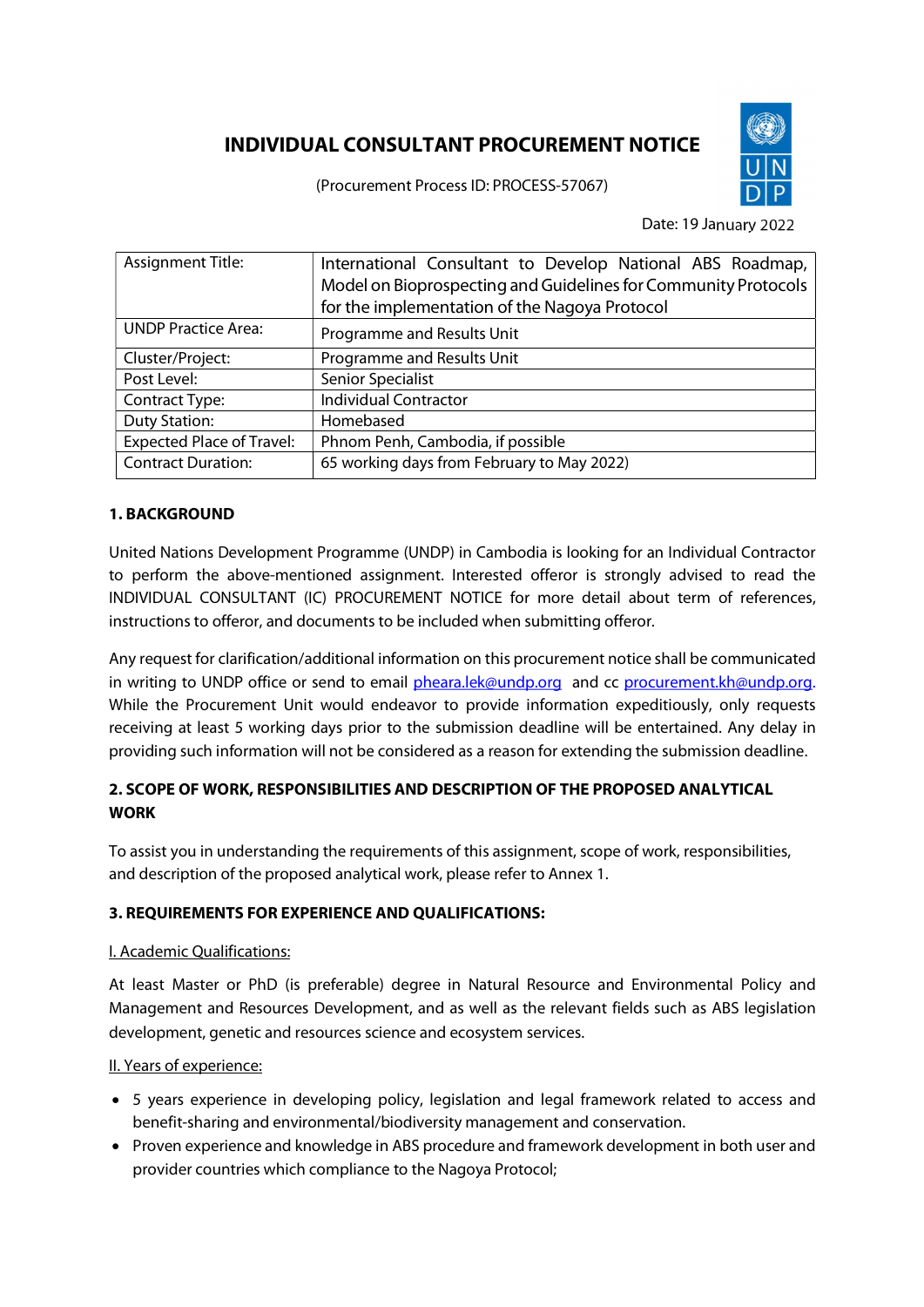• Specific international or country experience working on programs, projects research through any international or bilateral organization on ABS, natural resources or negotiation related to fair and equitable sharing of benefit arising from the use of natural/genetic resources of the CBD will be an asset; and

Experience working with a wide variety of development actors in Cambodia including with the Royal Government of Cambodia, international development organizations, private sector entities, and/or civil society organizations including community groups.

#### III. Competencies:

- Strong analytical skills and ability in development of Policy and Frameworks;
- Excellent analytical capacity and ability to synthesize project outputs and relevant findings for the preparation of quality project reports;
- Ability to understand ABS terminology and its concepts and to analysis/synthesize information from different sources into a coherent project log-frame and framework;
- Skill in achieving results through persuading, influencing and working with others;
- Ability to understand Cambodia's context and communication;
- Maturity and confidence in dealing with senior members of international, regional and national institutions;
- Displays sensitivity and adaptability to different cultures, genders, religions, races, nationalities and age groups;

Good team player, self-starter, has ability to work under minimum supervision and maintain good relationships.

## 4. DOCUMENTS TO BE INCLUDED WHEN SUBMITTING THE PROPOSALS:

1. Proposal: Letter of explaining why they are most suitable for the work

2. Financial proposal (Duly accomplished Letter of Confirmation of Interest and Availability using the template provided by UNDP)

3. Personal CV including past experience in similar projects and at least 3 references

Your offer shall be submitted online through UNDP Online Recruitment System at the URL address

https://jobs.undp.org/cj\_view\_job.cfm?cur\_job\_id=104192 no later than application submission deadline.

## Late application submission will be rejected. UNDP will not consider application submission by email.

#### 4. FINANCIAL PROPOSAL

This is a Lump sum output-based contract. Therefore, the interested offerors are requested to submit Final All-Inclusive Price with cost breakdown

## 5. EVALUATION

Offerors will be evaluated based on the Cumulative analysis.

- Technical Qualification (100 points) weight; [70%]
- Financial/Price Proposal (100 points) weight; [30%]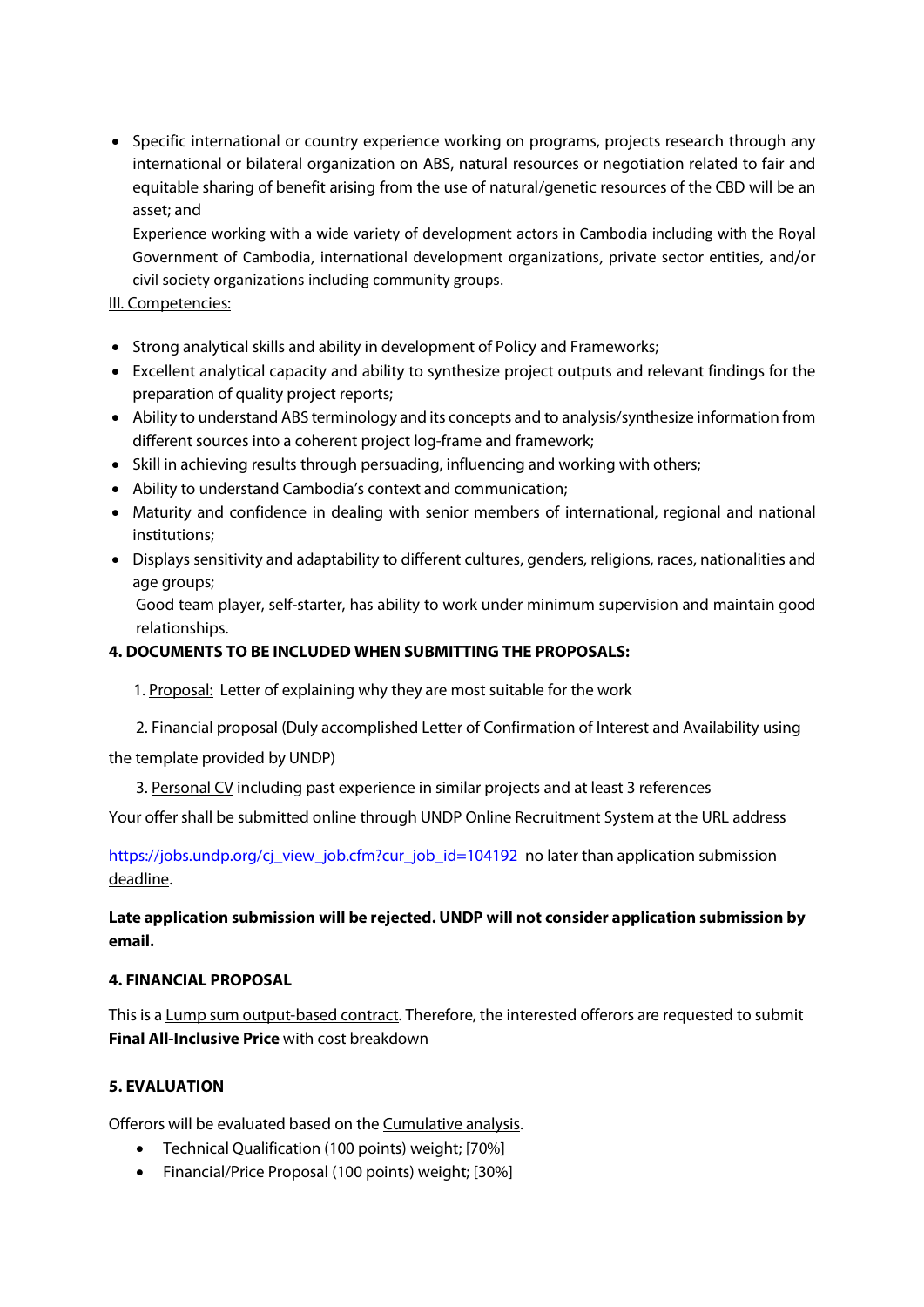A two-stage procedure is utilized in evaluating the proposals, with evaluation of the technical proposal being completed prior to any price proposal being compared. Only the price proposal of the Offerors who passed the minimum technical score of 70% of the obtainable score of 100 points in the technical qualification evaluation will be evaluated.

## 5. 1. Technical qualification evaluation criteria:

The total number of points allocated for the technical qualification component is 100. The technical qualification of the offeror/individual is evaluated based on following technical qualification:

| <b>Technical Evaluation Criteria</b>                                                                                                                                       | <b>Obtainable</b> |
|----------------------------------------------------------------------------------------------------------------------------------------------------------------------------|-------------------|
|                                                                                                                                                                            | <b>Score</b>      |
| At least 5 years relevant work experience in the preparation and development of policy<br>and framework related to environmental management and biodiversity conservation, | 30                |
| particularly experience in bio-prospecting and the utilization of genetic resources in                                                                                     |                   |
| Cambodia and other similarly developing countries to ensure the compliance with the<br>Nagoya Protocol on ABS.                                                             |                   |
| At least Master or PhD (is preferable) degree in Natural Resource and Environmental                                                                                        | 20                |
| Policy and Management and Resources Development, and as well as the relevant fields<br>such as ABS legislation development, genetic and resources science and ecosystem    |                   |
| services.                                                                                                                                                                  |                   |
| Experience in UNDP Programming cycle, applied rule and regulation, Specific                                                                                                | 30                |
| international or country experience working on programs, projects research through                                                                                         |                   |
| any international or bilateral organization on ABS, natural resources or negotiation                                                                                       |                   |
| related to fair and equitable sharing of benefit arising from the use of natural/genetic                                                                                   |                   |
| resources of the CBD will be an asset; and                                                                                                                                 |                   |
| Country-specific working experience on the development of policy, framework and                                                                                            | 20                |
| regulation related to ABS and/or NRM, projects and/or research supported by                                                                                                |                   |
| international or bilateral organizations.                                                                                                                                  |                   |
| <b>Total Obtainable Score:</b>                                                                                                                                             | 100               |

Only the offeror who have attained a minimum of 70% of total points will be considered as technical qualified offeror.

#### 5. 2. Financial/Price Proposal Comparison:

- Only the financial/price proposal of offeror who have attained a minimum of 70% score in the technical evaluation will be considered and evaluated.
- The total number of points allocated for the price component is 100.
- The maximum number of points will be allotted to the lowest price proposal that is opened/evaluated and compared among those technical qualified Offerors who have attained a minimum of 70% score in the technical evaluation. All other price proposals will receive points in inverse proportion to the lowest price. [Lowest Price x 100 / Other Price under Consideration] = Points for Other Offerors' Price Component.

#### 5.3. Selection Method and Award Criteria:

The award of the contract should be made to the individual consultant whose offer has been evaluated and determined as: